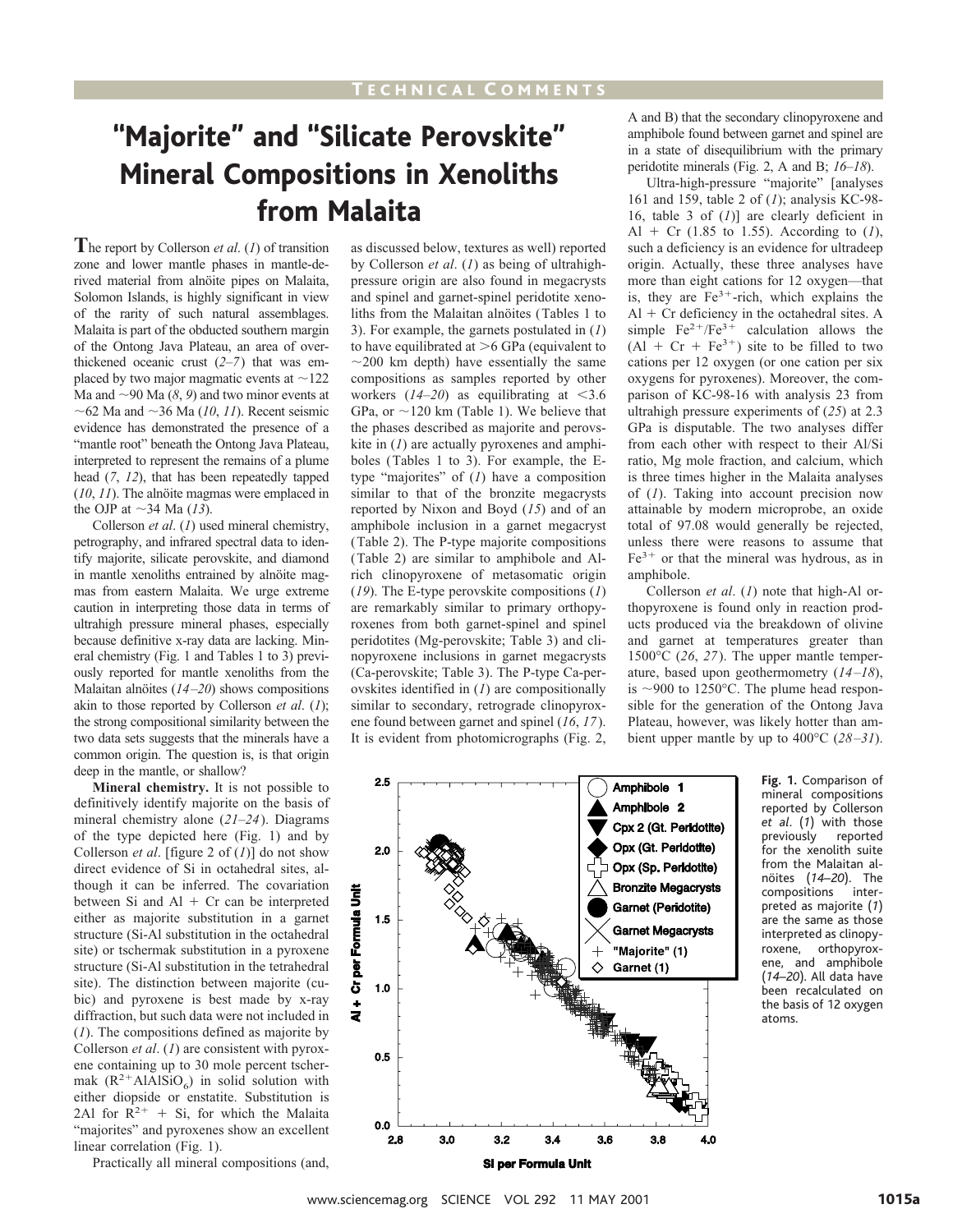# T ECHNICAL C OMMENTS

Such a temperature would allow the development of Mg-pyroxenes with a large tschermak component at least below  $\sim$ 100 km. The recognition of a low-velocity root or remnant plume head  $\sim$ 200 km across and  $\sim$ 300 km deep (*7*, *12*) provides a hint of the effect that the surfacing of the hot Ontong Java Plateau plume likely had upon the mantle sampled by the alnöitic magmas. Therefore, we suggest that Collerson *et al*. (*1*) may have found xenoliths that equilibrated deeper than 120 km, but not at the transition zone or in the lower mantle.

Furthermore, those xenoliths probably equilibrated above the diamond stability field, even though Collerson *et al*. (*1*) reported the presence of microdiamond in

their sample suite. The occurrence of a  $\sim$ 60mm-diameter microdiamond inclusion in an Etype pyrope is the first report of diamond in a garnet mantle xenolith [see discussion in (*32*)] and is the only suggestion of a "deep" origin. However, the identification of the microdiamond is based upon what is not present. A negative result based on SiO<sub>2</sub>, MgO, FeO, and CaO does not preclude a plethora of other minerals, such as titanites, sulfates, phosphates, platinum-group element minerals, and Ni-Cu sulfides (*33*–*35*). Furthermore, Collerson *et al*. [caption to figure 4B of (*1*)] state that Raman spectroscopy has "confirmed that this phase is carbon." In view of the power of Raman spectroscopy and the extensive literature on carbon species, it is surprising that the positions of the

Raman peaks were not reported. Without these and, possibly, x-ray data, the existence of diamond in these xenoliths remains equivocal. An alternative interpretation of figure 4A of (*1*) is that it represents a hole in the slide that trapped carbon from the coating for microbeam analysis and that it was this carbon that was identified by Raman spectroscopy. If diamond is present, then the possibility that this diamond was introduced during the cutting and polishing of the sample needs to be fully discounted. In essence, greater detail and more information are required to establish the existence of diamond in the Malaitan alnöite xenolith suite.

**Geothermobarometry.** Previously, geothermobarometric calculations using garnet peridotite, garnet-spinel peridotite, and megacryst

**Table 1.** Comparison of garnet and spinel compositions between those reported for the xenolith suite from Malaita (*14 –20*) and those of Collerson *et al*. (*1*).

| Mineral:<br>Rock (ref.):<br>Sample #: | Garnet            |                 |                |                |                   |                    |                  |                  |                        |                           | Spinel            |        |        |           |                   |
|---------------------------------------|-------------------|-----------------|----------------|----------------|-------------------|--------------------|------------------|------------------|------------------------|---------------------------|-------------------|--------|--------|-----------|-------------------|
|                                       | E type $(1)$      |                 |                |                | Megacryst (14-20) |                    |                  | P type $(1)$     |                        | Peridotite<br>$(14 - 20)$ |                   | (1)    |        |           | $(14 - 20)$       |
|                                       | КC<br>99M3<br>#62 | KC<br>26<br>#18 | #53            | #54            | PHN<br>3882       | <b>PHN</b><br>3943 | <b>CRN</b><br>61 | КC<br>98A<br>#12 | КC<br>$98 - 16$<br>#31 | <b>CRN</b><br>209         | <b>CRN</b><br>213 | #51    | #160   | КC<br>98B | <b>CRN</b><br>60* |
| SiO <sub>2</sub>                      | 41.73             | 41.48           | 41.18          | 41.74          | 41.41             | 42.00              | 41.06            | 41.87            | 42.26                  | 41.67                     | 41.56             | 0.23   | 0.29   | 0.09      | 0.00              |
| TiO <sub>2</sub>                      | 0.44              | 0.70            | 0.56           | 0.56           | 0.57              | 0.57               | 0.65             | 0.07             | 0.11                   | 0.56                      | 0.08              | 0.37   | 0.27   | 0.11      | 0.39              |
| $\text{Al}_2\text{O}_3$               | 23.18             | 22.71           | 23.18          | 23.05          | 23.20             | 23.11              | 23.16            | 21.80            | 22.38                  | 20.06                     | 24.00             | 59.87  | 58.20  | 60.56     | 59.88             |
| Cr <sub>2</sub> O <sub>3</sub>        | 0.09              | 0.03            | 0.05           | 0.03           | 0.06              | 0.07               | 0.09             | 2.65             | 1.59                   | 4.90                      | 0.68              | 0.13   | 0.17   | 0.76      | 0.59              |
| FeO                                   | 11.61             | 11.20           | 11.55          | 11.81          | 11.14             | 11.07              | 11.41            | 6.65             | 8.12                   | 6.23                      | 8.78              | 24.60  | 25.77  | 20.68     | 19.20             |
| MnO                                   | 0.32              | 0.30            | 0.36           | 0.23           | 0.30              | 0.30               | 0.32             | 0.36             | 0.38                   | 0.24                      | 0.47              | 0.24   | 0.32   | 0.30      | 0.27              |
| MgO                                   | 18.05             | 17.83           | 18.44          | 18.16          | 19.27             | 19.52              | 18.27            | 19.61            | 20.35                  | 20.86                     | 19.46             | 16.13  | 15.77  | 17.63     | 19.69             |
| CaO                                   | 4.03              | 4.71            | 4.33           | 3.72           | 4.78              | 4.83               | 4.63             | 5.85             | 3.71                   | 5.54                      | 4.79              | 0.01   | 0.00   | 0.00      | 0.00              |
| Total                                 | 99.45             | 98.96           | 99.65          | 99.30          | 100.73            | 101.47             | 99.59            | 98.88            | 98.90                  | 100.06                    | 99.82             | 101.58 | 100.79 | 100.13    | 100.02            |
| $Mg/(Mg + Fe^{2+})$<br>$Ca/(Ca+Mg)$   | 0.735<br>0.138    | 0.739<br>0.160  | 0.740<br>0.144 | 0.733<br>0.128 | 0.755<br>0.151    | 0.759<br>0.151     | 0.740<br>0.154   | 0.840<br>0.177   | 0.817<br>0.116         | 0.856<br>0.160            | 0.798<br>0.150    | 0.539  | 0.522  | 0.603     | 0.646             |

\*Inclusion in a garnet megacryst.

| Mineral:<br>Rock (ref.):<br>Sample #: | "Majorite"             |                    |       |                      |                        |                    |                       |              | "UHP majorite" |                      |                 |                       |                     |  |  |
|---------------------------------------|------------------------|--------------------|-------|----------------------|------------------------|--------------------|-----------------------|--------------|----------------|----------------------|-----------------|-----------------------|---------------------|--|--|
|                                       | E type $(1)$           |                    |       | Mega.<br>$(14 - 20)$ | P type $(1)$           |                    | Perid.<br>$(14 - 20)$ | E type $(1)$ |                | Mega.<br>$(14 - 20)$ | P type $(1)$    | Perid.<br>$(14 - 20)$ |                     |  |  |
|                                       | КC<br>$98 - 18$<br>#78 | KC<br>99M5<br>#240 | #56   | PHN<br>3556/3A       | KC<br>$98 - 16$<br>#18 | КC<br>98-16<br>#10 | <b>CRN</b><br>$213*$  | #161         | #159           | <b>CRN</b><br>136†   | KC<br>$98 - 16$ | <b>PHN</b><br>40851   | <b>PHN</b><br>40341 |  |  |
| SiO <sub>2</sub>                      | 51.09                  | 53.29              | 51.72 | 54.16                | 52.02                  | 46.53              | 46.83                 | 41.03        | 40.56          | 40.20                | 43.01           | 43.98                 | 44.06               |  |  |
| TiO <sub>2</sub>                      | 0.60                   | 0.27               | 0.72  | 0.33                 | 0.29                   | 0.36               | 0.08                  | 3.20         | 4.09           | 3.04                 | 0.91            | 0.87                  | 2.02                |  |  |
| $\text{Al}_2\text{O}_3$               | 6.07                   | 3.88               | 5.37  | 3.50                 | 4.23                   | 12.52              | 12.59                 | 16.00        | 15.60          | 14.71                | 13.18           | 14.29                 | 13.44               |  |  |
| Cr <sub>2</sub> O <sub>3</sub>        | 0.01                   | 0.00               | 0.00  | 0.04                 | 1.07                   | 1.57               | 1.04                  | 0.01         | 0.05           | 0.00                 | 1.58            | 1.67                  | 1.56                |  |  |
| FeO                                   | 12.97                  | 13.55              | 12.86 | 9.43                 | 2.60                   | 4.67               | 5.52                  | 10.01        | 10.87          | 10.40                | 4.73            | 4.38                  | 4.50                |  |  |
| MnO                                   | 0.42                   | 0.46               | 0.41  | 0.17                 | 0.07                   | 0.38               | 0.30                  | 0.16         | 0.16           | 0.16                 | 0.06            | 0.06                  | 0.00                |  |  |
| MgO                                   | 26.52                  | 27.29              | 26.80 | 29.51                | 15.68                  | 14.14              | 13.84                 | 14.54        | 14.27          | 14.62                | 18.18           | 17.80                 | 17.33               |  |  |
| CaO                                   | 1.86                   | 1.92               | 1.80  | 1.38                 | 20.3                   | 18.06              | 18.11                 | 9.75         | 9.45           | 9.62                 | 10.16           | 10.14                 | 10.12               |  |  |
| Na <sub>2</sub> O                     | 0.05                   | 0.13               | 0.00  | 0.29                 | 2.23                   | 1.09               | 0.47                  | 3.04         | 3.29           | 3.16                 | 4.53            | 4.10                  | 3.40                |  |  |
| K <sub>2</sub> O                      | 0.00                   | 0.00               | 0.00  | 0.00                 | 0.11                   | 0.04               | 0.02                  | 1.64         | 1.14           | 1.16                 | 0.63            | 0.51                  | 1.41                |  |  |
| Total                                 | 99.59                  | 100.79             | 99.68 | 98.81                | 98.60                  | 99.36              | 99.04                 | 99.38        | 99.48          | 97.07                | 97.85           | 97.80                 | 97.84               |  |  |
| $Mg/(Mg + Fe^{2+})$                   | 0.785                  | 0.782              | 0.788 | 0.848                | 0.915                  | 0.844              | 0.817                 | 0.721        | 0.701          | 0.715                | 0.915           | 0.879                 | 0.873               |  |  |
| $Ca/(Ca+Mg)$                          | 0.048                  | 0.048              | 0.046 | 0.033                | 0.482                  | 0.479              | 0.485                 | 0.325        | 0.322          | 0.321                | 0.478           | 0.290                 | 0.296               |  |  |

Table 2. Comparison of "majorite" mineral compositions (1) with compositions of minerals from the xenolith suite of the Malaitan alnöites previously reported in (*14 –20*).

\*Aluminous clinopyroxene of metasomatic origin. †Inclusion in a garnet megacryst. ‡Metasomatic amphibole.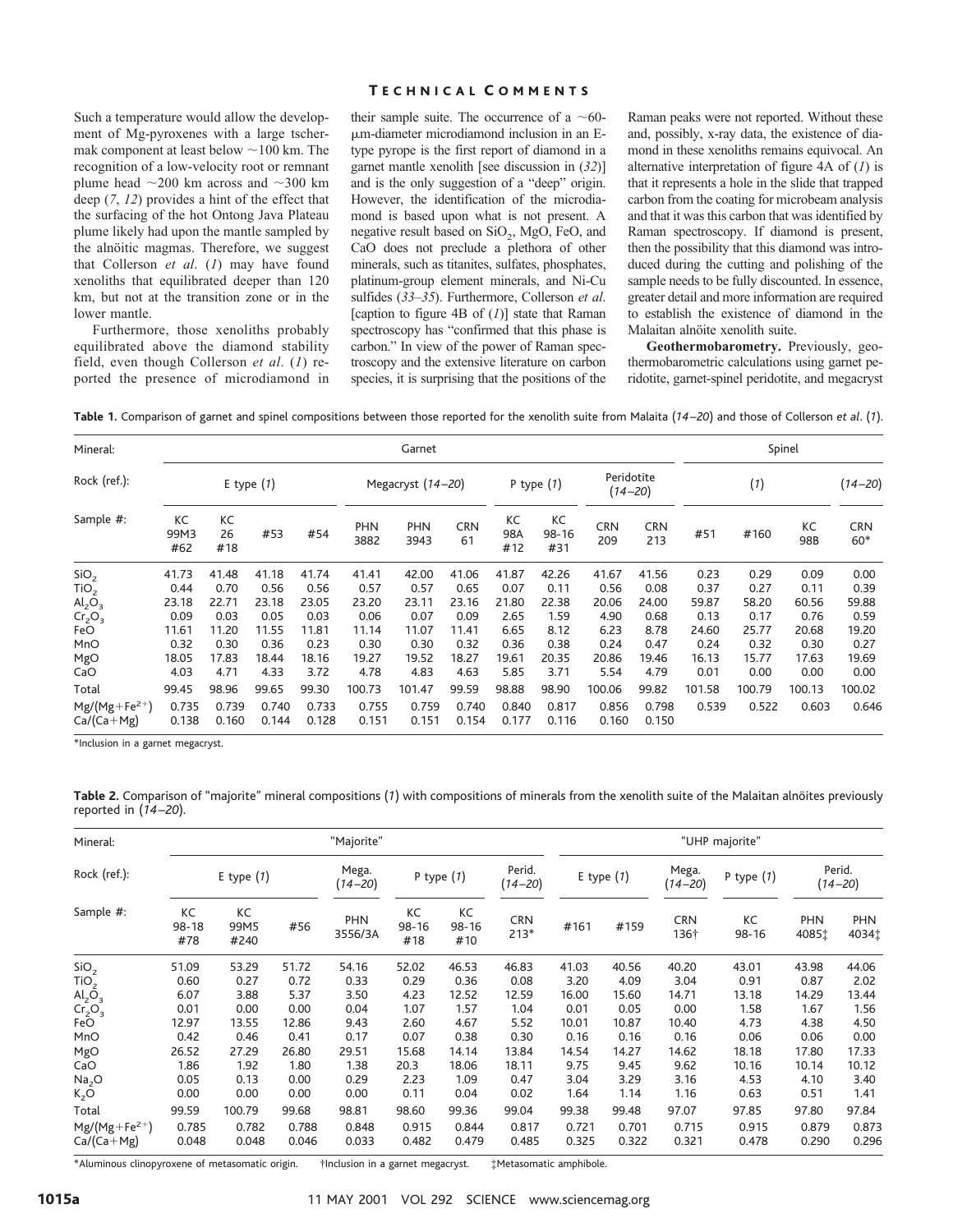mineral phases from the alnöites demonstrated that the maximum depth of equilibration recorded was  $\sim$ 120 km ( $\sim$ 3.6 GPa), with a maximum temperature of  $\sim$ 1250°C (14–18). Hence, the alnoïte pipes were described as barren with regard to diamond potential. Using empirical geobarometers, Collerson *et al*. (*1*) reported pressures between 5 and 22 GPa (165 and 730 km). When pressures for mineral phases from the garnet-spinel peridotites (*8*–*9*) are calculated using these empirical geobarometers, assuming that the clinopyroxene is majorite, they give pressures of between 5 to 23 GPa (165 and 760 km). Garnet gives the lower pressure (5 to 7 GPa, or 165 to 230 km), and clinopyroxene, now interpreted as majorite, gives the higher pressures (18 to 23 GPa, or 590 to 760 km)—even if they are from the same sample. A similar bimodality of pressures is seen between garnet (6.2 GPa, or 205 km) and "majorite" (13.6 to 20.9 GPa, or 450 to 690 km) compositions from the same sample, KC-98- 16, reported in table 1 of (*1*). Secondary clinopyroxene and metasomatic amphibole in the garnet-spinel xenoliths (*8*–*12*; Fig. 2, A and B), if also interpreted as majorite, yield pressures of 7 to 23 GPa (230 to 760 km).

The previously reported data could conceivably be interpreted in terms of the Collerson *et al*. (*1*) model of a deep mantle origin. However, these data are from xenoliths that contain both garnet and spinel, with the former rimming the latter (Fig. 2A), and that therefore must have been derived close to the garnet-spinel transition in the upper mantle. It has previously been demonstrated [e.g., (*36*, *37*)] that this transition is gradational, being dependent upon the mineralogy and trivalent ion content (especially  $Cr_2O_3$ ), and a pressure range for the coexistence of garnet

# T ECHNICAL C OMMENTS

and spinel between 1.2 and 3.1 GPa (40 and 100 km) has been reported [e.g. (*38*–*40*)]. Additionally, the secondary clinopyroxene and amphibole (Fig. 2, A and B) in the garnet-spinel xenoliths is retrograde in nature  $(8–11)$ . Yet, within the area displayed in the figure, pressures calculated using the geobarometers of (*1*)—assuming a garnet stoichiometry for all phases—range from 5 to 21 GPa (165 to 690 km).

**Textures.** The textures reported by (*1*) showed a "majorite"-spinel symplectite rimming a zone of kelyphite that in turn rimmed a pyrope-rich garnet [sample KC-98-16; figure 3b of (*1*)]. If majorite is indeed present, this very-high-pressure phase rims low pressure kelyphite, which in turn rims moderate pressure pyrope. Collerson *et al*. interpreted these relationships as showing that the "majorite"-spinel symplectite predated the glassy kelyphite rim of the garnet (*1*). If so, however, why did the majorite remain unaffected while the garnet broke down during ascent in the alnöite to produce kelyphite? Sample KC-98-16 appears actually to be a typical lherzolite and a classic example of the transformation from the garnet to spinel peridotite facies according to the reaction  $Mg_3Al_2Si_3O_{12}$  +  $Mg_2SiO_4 = 2Mg_2Si_2O_6 + MgAl_2O_4$  (36, 37).

The interpretation of majorite in the texturally secondary spinel assemblage, therefore, is not a unique explanation for the mineral chemistry. In our view, the reaction above better explains the textures displayed by this sample [figure 3, B, C, D, and E, of (*1*)], in that the assemblages depicted would represent a consistent pressure decrease (or temperature increase) from the central pyrope to what would be a pyroxene-spinel symplectite. Similar textures occur in symplectitic

and cellular garnet breakdown assemblages (pyroxene  $+$  spinel) in crustal granulites (35) and in eclogites (*34*). Indeed, peridotite xenoliths from Malaita exhibit garnet breakdown textures manifest as clinopyroxene-spinel symplectites (Fig. 2C). Furthermore, if the discrete primary pyroxenes are perovskitestructured, then monoclinic diopside should exhibit the parallel extinction of orthorhombic Ca-Mg perovskite (*21*–*24*). Coexisting olivine in KC98-16 should be ringwoodite (cubic) and optically isotropic. Neither x-ray data nor optical observations are given, a deficiency that dramatically weakens the interpretation of the mineral assemblages as originating in the transition zone.

Majorite is preserved only in transiently shocked meteorites, rapidly quenched experiments from high *P-T* conditions, and pyroxene solid solution of garnet trapped in some diamonds and rare xenoliths (*21*–*24*). Majoritic garnet in xenoliths and in some diamonds  $(26-27)$  decomposes to garnet + crystallographically controlled pyroxene along cubic garnet planes. Kinetics are the key to preservation—and even in diamond and under the relatively rapid intrusion rates postulated for explosive mantle melts (*41*), retrograde reactions occur. The anastomosing veins reported to contain majorite in the Malaita garnets are open-system highways that are unlikely to preserve majorite or silicate perovskite. Indeed, the E type majorite that occurs in veins or randomly distributed amoeboid blebs have compositions similar to metasomatic amphibole in the garnet-spinel and spinel peridotite xenoliths [(*19*) and Table 2]; the relatively Si-rich majorites are reported to have low first-order birefringence, again

**Table 3.** Comparison of "perovskite" mineral compositions (*1*) with similar compositions in the upper mantle suite (*14 –20)* from Malaitan, Solomon Islands.

| Mineral:<br>Rock (ref.):<br>Sample #: |                 | "Mg-perovskite"    |                        | "Ca-perosvkite" |              |                   |                        |                        |                        |                     |  |  |
|---------------------------------------|-----------------|--------------------|------------------------|-----------------|--------------|-------------------|------------------------|------------------------|------------------------|---------------------|--|--|
|                                       | P type $(1)$    |                    | Peridotite<br>$(8-13)$ |                 | E type $(1)$ | Mega.<br>$(8-13)$ |                        | P type $(1)$           | Peridotite<br>$(8-13)$ |                     |  |  |
|                                       | KC<br>$98 - 16$ | <b>CRN</b><br>209* | <b>CRN</b><br>$215*$   | КC<br>$98 - 8$  | KC<br>98-17A | <b>CRN</b><br>60† | КC<br>$98 - 16$<br>#23 | КC<br>$98 - 15$<br>#29 | PHN<br>40131           | <b>PHN</b><br>4069‡ |  |  |
| SiO <sub>2</sub>                      | 53.26           | 54.95              | 55.13                  | 44.37           | 48.04        | 49.27             | 51.50                  | 52.61                  | 50.52                  | 51.47               |  |  |
| TiO <sub>2</sub>                      | 0.05            | 0.24               | 0.08                   | 2.48            | 2.58         | 0.50              | 0.29                   | 0.30                   | 0.26                   | 0.30                |  |  |
| $\mathsf{Al}_2\mathsf{O}_3$           | 4.57            | 4.30               | 4.25                   | 12.44           | 6.07         | 8.78              | 4.09                   | 4.15                   | 6.40                   | 6.00                |  |  |
| Cr <sub>2</sub> O <sub>3</sub>        | 0.45            | 1.10               | 0.34                   | 0.05            | 0.07         | 0.09              | 1.05                   | 1.09                   | 1.05                   | 0.81                |  |  |
| FeO                                   | 7.67            | 5.55               | 6.74                   | 7.54            | 7.14         | 7.23              | 2.61                   | 2.59                   | 4.51                   | 4.16                |  |  |
| MnO                                   | 0.42            | 0.10               | 0.14                   | 0.18            | 0.28         | 0.34              | 0.08                   | 0.07                   | 0.19                   | 0.30                |  |  |
| MgO                                   | 30.10           | 31.64              | 31.80                  | 11.48           | 14.75        | 15.88             | 15.77                  | 15.53                  | 15.77                  | 16.11               |  |  |
| CaO                                   | 1.58            | 1.74               | 0.48                   | 19.05           | 20.63        | 16.83             | 20.13                  | 20.32                  | 19.89                  | 19.70               |  |  |
| Na <sub>2</sub> O                     | 0.20            | 0.00               | 0.00                   | 1.99            | 0.26         | 1.12              | 2.33                   | 2.28                   | 1.22                   | 1.14                |  |  |
| K <sub>2</sub> O                      | 0.07            | 0.00               | 0.00                   | 0.17            | 0.02         | 0.00              | 0.00                   | 0.00                   | 0.00                   | 0.00                |  |  |
| Total                                 | 98.37           | 99.62              | 98.96                  | 99.75           | 99.84        | 100.04            | 97.85                  | 98.94                  | 99.81                  | 99.99               |  |  |
| $Mg/(Mg + Fe^{2+})$                   | 0.875           | 0.910              | 0.894                  | 0.731           | 0.786        | 0.796             | 0.915                  | 0.914                  | 0.862                  | 0.873               |  |  |
| $Ca/(Ca+Mg)$                          | 0.036           | 0.038              | 0.011                  | 0.544           | 0.501        | 0.432             | 0.478                  | 0.485                  | 0.475                  | 0.468               |  |  |

\*Primary orthopyroxene in peridotite xenoliths. †Inclusion in a garnet megacryst. ‡Secondary clinopyroxene "sliver" between garnet and spinel in the garnet-spinel peridotites.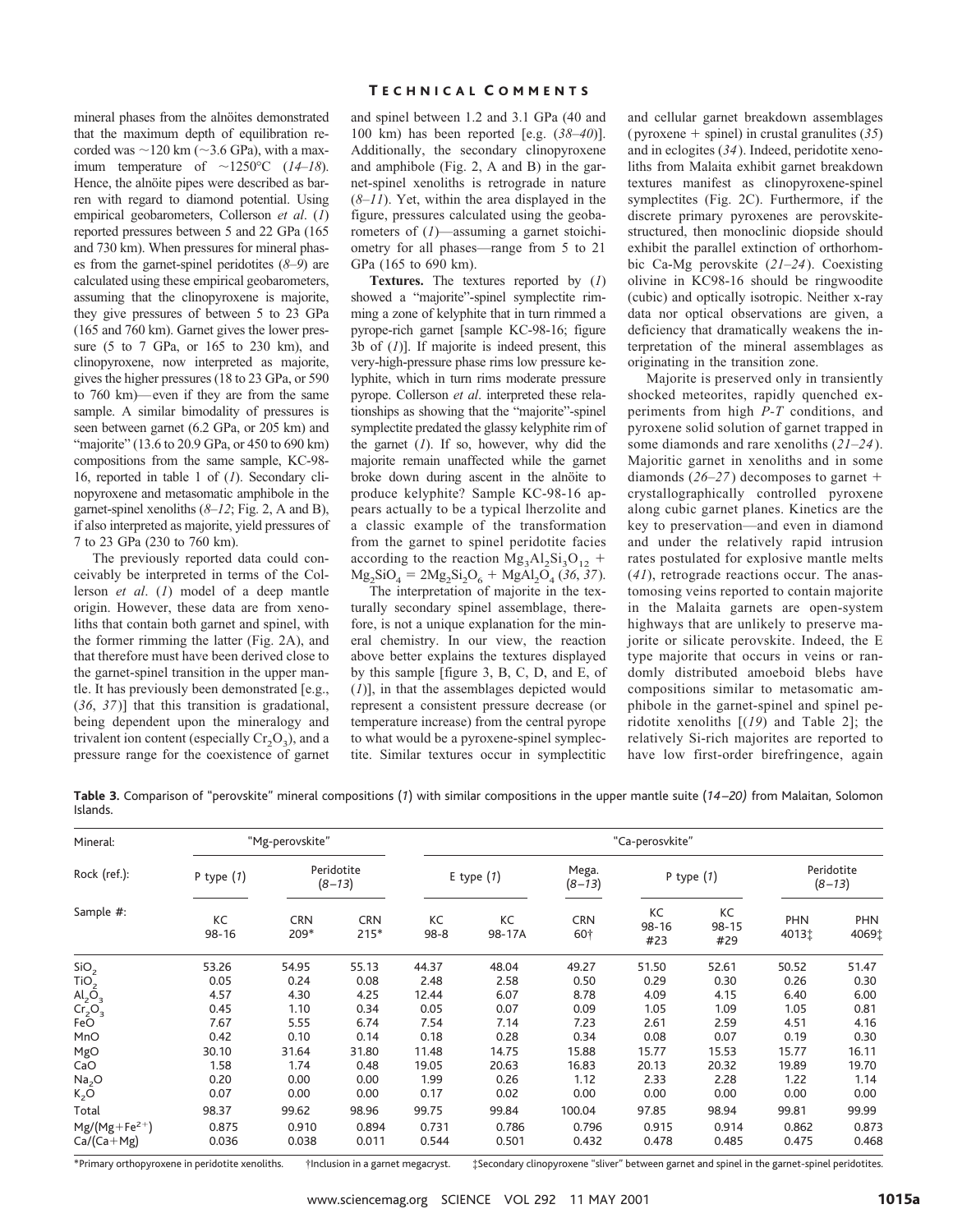similar to the metasomatic amphibole (*18*, *19*). If the mineral is majorite, all should be optically isotropic. While symmetry changes in majorite from cubic to tetragonal, for Si-rich majorite (between 3.8 and 4 Si atoms per 12 oxygens), have been observed, they are exclusively from high-pressure experiments in the simple synthetic Mg-Al-Si system [(*42*) and references therein]. In the complex Na-Ca-Fe-Mg-Cr-Al-Si system, which is relevant here, symmetry changes of this type have not been described.

**Infrared spectroscopy.** In an attempt to identify majorite and Mg-perovskite, Collerson *et al*. (*1*) used infrared spectroscopy in reflectance mode, which can be ambiguous, especially if unpolarized. Before any interpretation, one has to understand orientation and surface effects on the spectra produced. It is not clear that



**Fig. 2.** Photomicrographs of the mineral textures in the garnet-spinel peridotite xenoliths (*14*–*20*). (**A**) Back-scattered electron (BSE) image of garnet and spinel relationships; retrograde amphibole or clinopyroxene is observed between the garnet and spinel. (**B**) BSE image showing a close-up of the relationships described in Fig. 2A. (**C**) BSE image showing a spinel-clinopyroxene symplectite that resulted from the breakdown of garnet.

# T ECHNICAL C OMMENTS

this has been done. Collerson *et al*. attributed the broadening of the peak in Mg-perovskite, relative to the standard pyroxenes, to disorder, and that interpretation is not unrealistic. Disordered material with pyroxene stoichiometry does not necessarily have "Mg-perovskite chemistry," however. Any kind of complex solid solution (Ca-Fe-Mg) may induce disorder. Therefore, peak broadening reflects the chemical complexity of the analyzed material rather than providing information on its structure.

Moreover, the peaks at  $1050 \text{ cm}^{-1}$  and 750  $cm^{-1}$ , typical of Si-O-Si bridges, are consistent with Si in the tetrahedral position. Therefore, the analyzed mineral cannot be a perovskitestructured mineral, because no Si in the octahedral position has been detected. Why were the spectra of synthetic silicate perovskites [e.g., (*43*)] not used for comparison? We note that cation/anion coordinance is measurable with the Raman microprobe; such measurements should be done both for reported "majorite" and "perovskite." Indeed, we could argue that the spectra of "the phase with majorite chemistry" in figure 5B of (*1*) constitute a much closer fit to the pyroxenes in figure 5a of (*1*)]—which is not surprising, because Mg-perovskite has a pyroxene chemistry (Table 3).

In summary, the interpretation of the mineral data reported by Collerson *et al*. (*1*) as representing the transition zone and the uppermost lower mantle is premature. The presence of all but two of the reported mineral compositions in xenoliths or xenocrysts of proven upper mantle provenance demonstrates that the interpretation in (*1*) is nonunique. Without definitive x-ray data, we would interpret the data reported by Collerson *et al*. (*1*) as being from the upper mantle and consistent with previous reports of the mantle xenoliths from the Malaitan alnöites (*14-20*). The deep-mantle interpretation for the mineral compositions reported by Collerson *et al*. (*1*) remains highly equivocal.

*Clive R. Neal Department of Civil Engineering and Geological Sciences University of Notre Dame Notre Dame, IN 46556, USA Stephen E. Haggerty Department of Geosciences University of Massachusetts Amherst, MA 01003, USA Violaine Sautter Laboratoire de Mine´ralogie du Muse´um National d'Histoire Naturelle UPRESA CNRS 7058 61 rue Buffon*

*75005 Paris, France*

### **References and Notes**

- 1. K. D. Collerson, S. Hapugoda, B. S. Kamber, Q. Williams, *Science* **288**, 1215 (2000).
- 2. A. S. Furomoto *et al.*, *Tectonophysics* **34**, 71 (1976).
- 3. D. M. Hussong *et al.*, *J. Geophys. Res.* **84**, 6003 (1979).
- 4. M. F. Coffin *et al.*, *EOS Trans. Am. Geophys. Union* **77**, 712 (1996).
- 5. P. Mann *et al.*, *EOS Trans. Am. Geophys. Union* **77**, 712 (1996).
- 6. P. H. Nixon, *Nature* **287**, 718 (1980).
- 7. W. P. Richardson *et al.*, *Phys. Earth Planet. Inter.* **118**, 29 (2000).
- 8. J. J. Mahoney *et al.*, in *The Mesozoic Pacific: Geology, Tectonics, and Volcanism*, M. Pringle, W. Sager, Eds. (Geophysical Monograph 77, American Geophysical Union, Washington, DC, 1993), pp. 233–262.
- 9. M. L. G. Tejada *et al.*, *J. Petrol.* **37**, 361 (1996).
- 10. A. B. Birkhold *et al.*, *EOS Trans. Am. Geophys. Union* **80**, F1103 (1999).
- 11. A. B. Birkhold, thesis, University of Notre Dame (2000). 12. E. Klosko *et al.*, *Earth Planet. Sci. Lett.* **186**, 347 (2001).
- 13. G. L. Davis, Extended Abstracts of the 2nd International Kimberlite Conference, American Geophysical Union Meeting, Sante Fe, NM, September 1977 (American Geophysical Union, Washington, DC, 1977).
- 14. P. H. Nixon, P. J. Coleman, *Bull. Aust. Soc. Expl. Geophys.* **9**, 103 (1978).
- 15. P. H. Nixon, F. R. Boyd, in *The Mantle Sample*, F. R. Boyd, H. O. A. Meyer, Eds. (American Geophysical Union, Washington, DC, 1979), pp. 300 –323.
- 16. C. R. Neal, P. H. Nixon, *Trans. Geol. Soc. S. Africa* **88**, 347 (1985).
- 17. P. H. Nixon, C. R. Neal, in *Mantle Xenoliths*, P. H. Nixon, Ed. (Wiley, Chichester, UK, 1987), pp. 335– 345.
- 
- 18. C. R. Neal, thesis, University of Leeds, UK (1986).<br>19. *\_\_\_\_\_\_\_\_, J. Petrol*. **29**, 149 (1988).
- 19. **iii. J. Petrol. 29,** 149 (1988).<br>20. **iii. P. Davidson,** *Geochim. Cosmochim. Acta* **53**, 1975 (1989).
- 21. B. Harte *et al.*, in *Mantle Petrology: Field Observations and High Pressure Experimentation*, Y. Fei, C. M. Bertka, B. O. Mysen, Eds. (Spec. Publ. 6, Geochemical Society, University Park, PA, 1999), pp. 125–153.
- 22. Y. Fei, C. M. Bertka, in *Mantle Petrology: Field Observations and High Pressure Experimentation*, Y. Fei, C. M. Bertka, B. O. Mysen, Eds. (Spec. Publ. 6, Geochemical Society, University Park, PA, 1999), pp. 189 –207, and references therein.
- 23. S. E. Haggerty, V. Sautter, *Science* **248**, 993 (1990).
- 24. V. Sautter *et al.*, *Science* **252**, 827 (1991).
- 25. K. Hirose *et al.*, *Nature* **397**, 53 (1999).
- 26. D. Perkins *et al.*, *Contrib. Mineral. Petrol.* **78**, 99 (1981).
- 27. T. Gasparik, R. C. Newton, *Contrib. Mineral. Petrol.* **85**, 186 (1984).
- 28. N. M. Ribe, U. R. Christensen, *J. Geophys. Res.* **99**, 669 (1994).
- 29. C. G. Farnetani, M. A. Richards, *J. Geophys. Res.* **99**, 13,813 (1994).
- 30. iiii, *Earth Planet. Sci. Lett.* **<sup>136</sup>**, 251 (1995).
- 31. N. M. Ribe, *J. Geophys. Res.* **101**, 16,195 (1996).
- 32. S. E. Haggerty, *Science* **285**, 851 (1999).
- 33. *i.ev. Mineral.* **25**, 355 (1991).
- 34. J. M. Pyle, S. E. Haggerty, *Geochim. Cosmochim. Acta* **62**, 1207 (1998).
- 35. B. Mukhopadhyay, *Lithos* **27**, 59 (1991).
- 36. I. D. MacGregor, *Phys. Earth Planet. Inter.* **3**, 372 (1970).
- 37. *\_\_\_\_\_\_*, *Am. Mineral.* **59**, 110 (1974).
- 38. M. J. O'Hara *et al.*, *Contrib. Mineral. Petrol.* **32**, 48 (1971).
- 39. B. J. Wood, Extended Abstracts of the 2nd International Kimberlite Conference, American Geophysical Union Meeting, Santa Fe, NM, September 1977 (American Geophysical Union, Washington, DC, 1977).
- 40. H. St. C. O'Neil, *Contrib. Mineral. Petrol.* **77**, 185 (1981).
- 41. Ascent times can be weeks to months in duration (which is more than sufficient for transformation) through the upper mantle and lower crust, but only seconds to minutes close to the surface (*44*).
- 42. A. Nakatsuka *et al.*, *Am. Mineral.* **84**, 1135 (1999).
- 43. P. McMillan *et al.*, *Phys. Chem. Mineral.* **16**, 428 (1989).
- 44. D. Canil, Y. Fedortchouk, *Earth Planet. Sci. Lett.* **167**, 227 (1999).
	- 5 July 2000; accepted 23 February 2001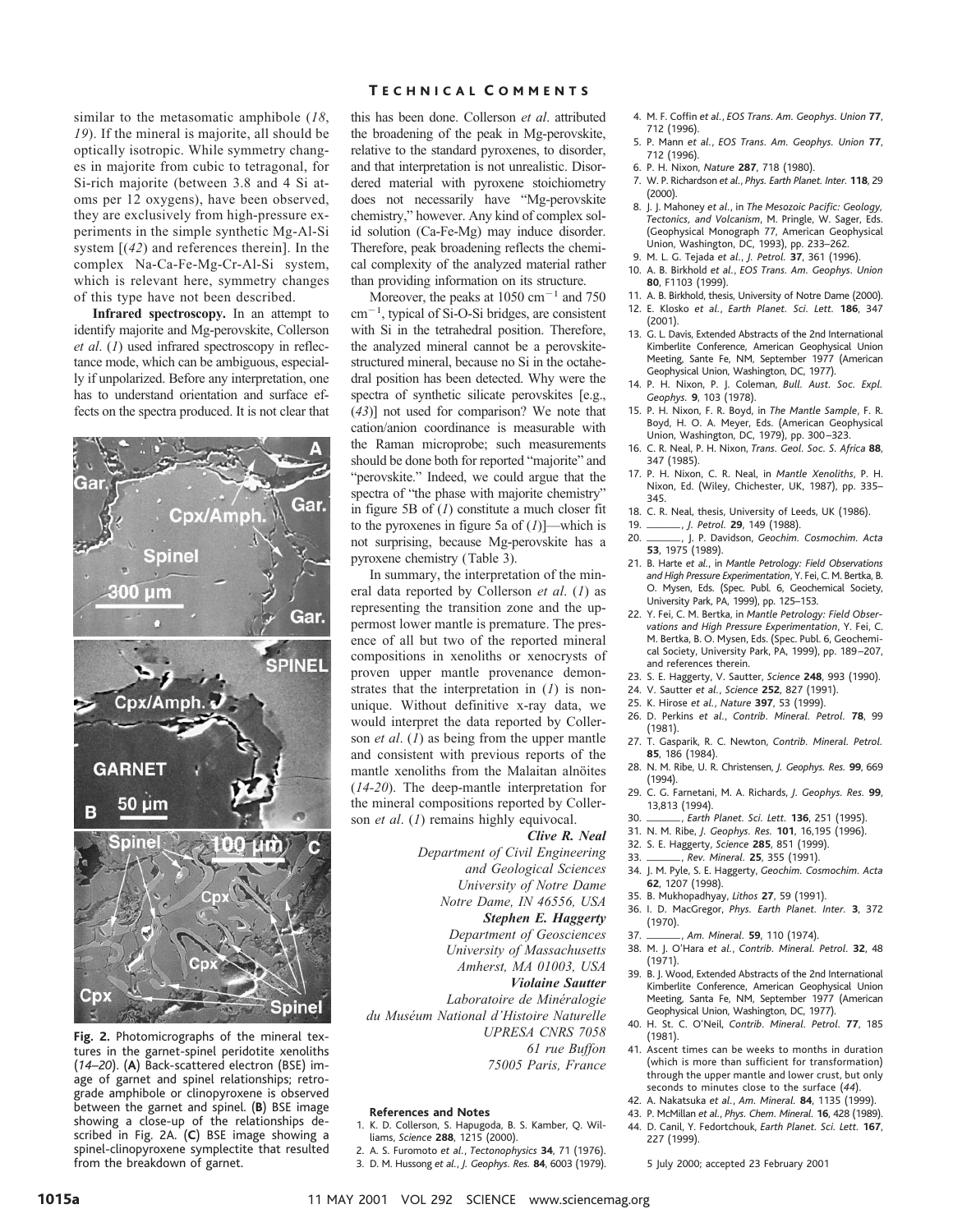*Response*: We welcome the opportunity to elaborate on our previous report of transition zone macrocrysts and xenoliths from Malaita, particularly with regard to speculative mantle models for the Ontong Java Plateau. Before we reply to the comment, however, we wish to reject the assertion, implicit in the comment by Neal *et al.*, that we did not sufficiently discuss the ambiguity of identifying mineral phases based on chemistry alone in our original study. Indeed, we concluded [page 1217 of (*1*)] that Mg-tschermakitic orthopyroxene could be misidentified as low-Ca majoritic garnet, which makes up  $\sim$ 99% of the studied majorite chemistries [pages 1216 and 1217 of (*1*)]. The only debate, therefore, centers on whether our reported low-Ca majoritic chemistries are in fact orthopyroxenes and whether the mantle models cited by Neal *et al*. provide new evidence in favor of a low-pressure origin.

Neal *et al*. remain unconvinced of the majoritic and perovskitic nature of our silicate analyses, and call for "definitive x-ray data" to seal the argument. In doing so, they expect us to do the physically impossible. A number of single-crystal x-ray diffraction studies on diamond-hosted silicate inclusions of ultrahigh pressure chemistry have failed to detect the original crystallography but invariably have found that even in the inert diamond, isochemical phase transformation has led to reversion of the high-pressure phases due to plastic deformation during kimberlite eruption (*2*–*4*). These problems are amplified for ultradeep minerals that are not contained in diamond, particularly in view of fast decompression. We dealt with this phenomenon in (*1*); our spectroscopic characterizations of these materials demonstrated that they were disordered silicates, as expected for high-pressure phases that had reverted on decompression. Significantly, ultrafast emplacement of the Malaita "alnöite" has since been confirmed by Ar-Ar chronology (*5*). In brief, there is no a priori reason to expect that the Malaita majorites and perovskites should have preserved their original crystallography; indeed, the opposite is expected (*1*–*4*). Mineral chemistry remains our main source of information. That tool is widely accepted for identification of diamond-hosted silicate inclusions (*2*– *4*) and, we maintain, is also valid for macrocryst and xenolith studies.

Neal *et al*. propose that there is a strong compositional similarity between previously reported mineral chemistries from Malaita xenoliths and those that we described as majorites, a point supposedly illustrated in their figure 1. (It is worth noting that, to our knowledge, there exist no "definitive x-ray data" that would confirm the identification by Neal *et al*. of those minerals as being pyroxenes and amphiboles.) As we noted in (*1*), however, the vast majority of our samples have low Ca-contents and could therefore not be confused with clinopyroxene

# T ECHNICAL C OMMENTS

and the type of amphibole reported in table 2 of Neal *et al*. Further, an inspection of the orthopyroxene data in their figure 1 reveals not only that the supposed colinearity on that diagram with the majorite chemistries that we reported is far from excellent, but also that the most aluminous orthopyroxenes could not nearly explain the full range in chemistries. Orthopyroxenes from garnet-peridotite and bronzite megacrysts plot at the most siliceous end of the spectrum— $\geq$ 3.8 Si per garnet formula unit (pfu). Although not evident from their figure 1, the compositional range between 3.8 and 4.0 Si pfu was found to be devoid of majorites by us. This is best illustrated in figure 1A of (*1*). It is also noteworthy that, contrary to the assertion of Neal *et al.*, the bronzite data plot to the left of the majorite vector, as do other orthopyroxene compositions that we had plotted for comparison in our original study [figure 1C of (*1*)]. Thus, the only orthopyroxene data of relevance are the data points compiled by Neal *et al*. from spinel peridotite (open crosses in their figure 1). These data range from 3.95 to 3.75 Si pfu, a marginal overlap with the most siliceous data points reported in (*1*). We never argued that the most siliceous data points could not, in theory, be orthopyroxenes. Nonetheless, we observe that data points with Si greater than 3.85 were conspicuously lacking in our data set (*1*), a fact for which Neal *et al*. provide no explanation.

More important, our original study (*1*) commented on this possible ambiguity to explain the less siliceous compositions as orthopyroxenes. Specifically, we cited experimental work that suggested that highly aluminous orthopyroxene required low pressure and high temperature  $(>1500^{\circ}C)$  for equilibration [reference 20 in (*1*)]. Judging from the available orthopyroxene data that we compiled, we find our case confirmed in that there is a patent lack of compositions with Si pfu  $\leq$ 3.75. That absence, in turn, suggests normal upper mantle temperatures that would not have allowed the formation of highly aluminous orthopyroxene that could be confused with majorite. Furthermore, geothermometry of garnet-peridotite, garnet-spinel peridotite, and macrocrysts from Malaita has previously indicated a maximum equilibration temperature of  $\sim$ 1250°C, as summarized by Neal *et al.*; such normal temperatures again appear to be supported by the lack of highly aluminous orthopyroxene in these peridotites.

We are puzzled by the evident change of mind shown by Neal *et al.*, who now state that the plume head responsible for the generation of the Ontong Java Plateau may have been 400°C hotter than ambient mantle, thereby allowing development of pyroxenes with a large tschermak component. We prefer to base our interpretation on actual observations and conclude that at the observed maximum tempera-

ture, orthopyroxene could not become sufficiently aluminous (as appears to be supported by observed mineral chemistry) to be confused with majorite. To summarize, the operative point is that our majoritic compositions cannot be explained by the presence of compositionally variable othropyroxene in our samples. The compositional trends and ranges for majorite reported by Collerson *et al*. (*1*) are correct, and the thermal conditions are not supported by available geothermometry summarized by Neal *et al*. The principal commonality between the two materials is simply that both majorite and orthopyroxene are each magnesium silicates with variable (but diagnostic) chemistries. It is that simple commonality that underlies the confusion shown by Neal *et al*.

Finally, Neal *et al*. use their comment to publicize a mantle model for the Ontong Java Plateau. If we have interpreted this model correctly, they claim that two pulses of Ontong Java magmatism (at  $\sim$ 122 and  $\sim$ 90 Ma) were associated with the surfacing of a plume head, which left a compositional root beneath the plateau. Macrocrysts that were later brought to the surface by alnoïte are seen as fractionalcrystallization products of the original magma pulses. Neal *et al*. suggest that our samples formed or equilibrated in the deeper  $(>100 \text{ km})$ portion of the plume head, but not as deep as the transition zone. They cite work by Richardson *et al*. (*6*) and material presented as abstracts or in the press as supporting evidence for their model, in that the mantle beneath the plateau might be compositionally different from asthenosphere to depths of 150 to 200 km.

We agree that the creation of the Ontong Java Plateau required a plume and that the flattening of the original plume head beneath the lithosphere would have modified the lower part of the preexisting oceanic lithosphere and asthenosphere. However, we fail to recognize the importance of that scenario for the interpretation of the Malaita macrocrysts. Clearly, the alkaline magmatism at  $\sim$ 35 Ma, to which the Malaita alnöites belong, is unrelated to the Ontong Java plume and reflects passage of the Ontong Java Plateau over a separate mantle hotspot (7). Alnöite emplaced during this event entrained majoritebearing assemblages from the mantle transition zone as well as shallower peridotite lithospheric xenoliths. In this respect, Collerson *et al*. (*1*) cited seismic tomographic evidence (*8*) for the southwestern Pacific region that shows an extended zone of high seismic velocities in the transition zone, probably formed by accumulation of subducted oceanic crust. Currently available seismic information is unlikely to provide compelling evidence for either of these competing models. Determination of Pb-isotope ratios of the garnetites might provide an answer, because the U-Th-Pb system appears to have the best chance (*9*) of distinguishing be-